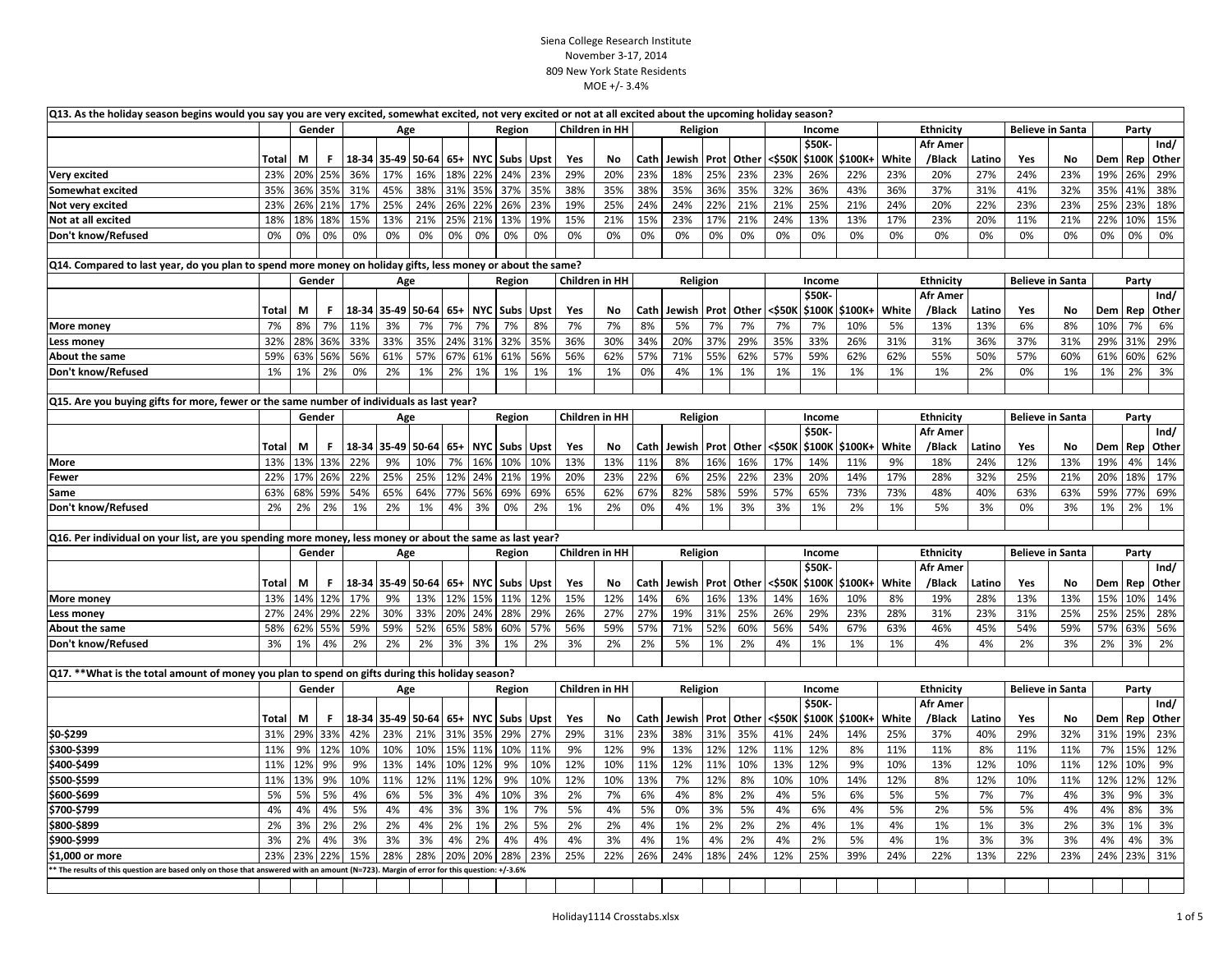| Q18. What percentage of your holiday shopping do you plan to conduct online this year?                                                                                                                                                  |              |        |         |                 |                       |     |       |            |                 |      |     |                       |      |             |     |                   |        |                 |                           |       |                              |        |                         |     |       |       |       |
|-----------------------------------------------------------------------------------------------------------------------------------------------------------------------------------------------------------------------------------------|--------------|--------|---------|-----------------|-----------------------|-----|-------|------------|-----------------|------|-----|-----------------------|------|-------------|-----|-------------------|--------|-----------------|---------------------------|-------|------------------------------|--------|-------------------------|-----|-------|-------|-------|
|                                                                                                                                                                                                                                         |              |        | Gender  |                 | Age                   |     |       |            | Region          |      |     | Children in HH        |      | Religion    |     |                   |        | Income          |                           |       | Ethnicity                    |        | <b>Believe in Santa</b> |     |       | Party |       |
|                                                                                                                                                                                                                                         |              |        |         |                 |                       |     |       |            |                 |      |     |                       |      |             |     |                   |        | \$50K           |                           |       | <b>Afr Amer</b>              |        |                         |     |       |       | Ind/  |
|                                                                                                                                                                                                                                         | Total        | М      | F       |                 | 18-34 35-49 50-64     |     | $65+$ |            | NYC Subs Upst   |      | Yes | No                    | Cath | Jewish      |     | Prot Other        | <\$50K |                 | \$100K \$100K+            | White | /Black                       | Latino | Yes                     | No  | Dem   | Rep   | Other |
| None                                                                                                                                                                                                                                    | 34%          | 26%    | 41%     | 21%             | 29%                   | 32% | 57%   | 38%        | 25%             | 34%  | 24% | 39%                   | 34%  | 36%         | 41% | 24%               | 43%    | 30%             | 14%                       | 32%   | 43%                          | 37%    | 36%                     | 33% | 33%   | 36%   | 24%   |
| More than none but less than 25%                                                                                                                                                                                                        | 16%          | 16%    | 17%     | 13%             | 15%                   | 20% | 16%   | 12%        | 24%             | 16%  | 16% | 16%                   | 19%  | 15%         | 16% | 13%               | 16%    | 17%             | 17%                       | 15%   | 10%                          | 18%    | 18%                     | 15% | 14%   | 18%   | 17%   |
| 25% to just under 50%                                                                                                                                                                                                                   | 19%          | 22%    | 16%     | 20%             | 20%                   | 22% | 13%   | 15%        | 20%             | 24%  | 24% | 16%                   | 22%  | 11%         | 23% | 16%               | 18%    | 19%             | 23%                       | 19%   | 15%                          | 20%    | 17%                     | 20% | 21%   | 21%   | 16%   |
| 50% to just under 75%                                                                                                                                                                                                                   | 17%          | 21%    | 13%     | 23%             | 20%                   | 16% | 6%    | 18%        | 16%             | 15%  | 21% | 15%                   | 16%  | 22%         | 8%  | 25%               | 12%    | 19%             | 26%                       | 20%   | 14%                          | 15%    | 16%                     | 17% | 18%   | 17%   | 22%   |
| 75% to 100%                                                                                                                                                                                                                             | 13%          | 14%    | 12%     | 22%             | 14%                   | 9%  | 6%    | 14%        | 15%             | 10%  | 14% | 13%                   | 9%   | 14%         | 11% | 20%               | 11%    | 14%             | 20%                       | 14%   | 13%                          | 11%    | 12%                     | 13% | 13%   | 7%    | 18%   |
| Don't know/Refused                                                                                                                                                                                                                      | 1%           | 2%     | 1%      | 2%              | 1%                    | 1%  | 2%    | 2%         | 0%              | 1%   | 1%  | 2%                    | 1%   | 1%          | 0%  | 2%                | 1%     | 1%              | 0%                        | 1%    | 4%                           | 0%     | 1%                      | 1%  | 1%    | 0%    | 2%    |
| Q19. Thinking about the gifts that you purchase for others during the holiday season, which of these two statements more closely matches your approach? [CHOICES ROTATED]                                                               |              |        |         |                 |                       |     |       |            |                 |      |     |                       |      |             |     |                   |        |                 |                           |       |                              |        |                         |     |       |       |       |
|                                                                                                                                                                                                                                         |              |        | Gender  |                 | Age                   |     |       |            | Region          |      |     | Children in HH        |      | Religion    |     |                   |        | Income          |                           |       | Ethnicity                    |        | <b>Believe in Santa</b> |     |       | Party |       |
|                                                                                                                                                                                                                                         |              |        |         |                 |                       |     |       |            |                 |      |     |                       |      |             |     |                   |        | \$50K-          |                           |       | <b>Afr Amer</b>              |        |                         |     |       |       | Ind/  |
|                                                                                                                                                                                                                                         | <b>Total</b> | М      | F.      |                 | 18-34 35-49 50-64 65+ |     |       |            | NYC Subs Upst   |      | Yes | No                    |      | Cath Jewish |     | <b>Prot</b> Other |        |                 | <\$50K   \$100K   \$100K+ | White | /Black                       | Latino | Yes                     | No  | Dem   | Rep   | Other |
| I try, as much as I can, to buy practical                                                                                                                                                                                               |              |        |         |                 |                       |     |       |            |                 |      |     |                       |      |             |     |                   |        |                 |                           |       |                              |        |                         |     |       |       |       |
| gifts, things that they need and will use                                                                                                                                                                                               | 65%          |        | 65% 64% | 62%             | 64%                   | 67% | 70%   | 64%        | 65%             | 65%  | 63% | 66%                   | 65%  | 57%         | 75% | 59%               | 66%    | 70%             | 58%                       | 65%   | 63%                          | 62%    | 66%                     | 64% | 66%   | 60%   | 60%   |
| more than impractical things that they                                                                                                                                                                                                  |              |        |         |                 |                       |     |       |            |                 |      |     |                       |      |             |     |                   |        |                 |                           |       |                              |        |                         |     |       |       |       |
| While I may give some items that they may                                                                                                                                                                                               |              |        |         |                 |                       |     |       |            |                 |      |     |                       |      |             |     |                   |        |                 |                           |       |                              |        |                         |     |       |       |       |
| need like clothes, this is the time to splurge                                                                                                                                                                                          |              |        |         | 31% 32% 31% 36% | 34%                   | 31% |       |            | 22% 31% 32% 31% |      | 36% | 29%                   | 33%  | 39%         | 22% | 36%               | 30%    | 26%             | 40%                       | 32%   | 28%                          | 34%    | 31%                     | 31% | 31%   | 35%   | 36%   |
| on special or memorable gifts that they                                                                                                                                                                                                 |              |        |         |                 |                       |     |       |            |                 |      |     |                       |      |             |     |                   |        |                 |                           |       |                              |        |                         |     |       |       |       |
| want more than they need                                                                                                                                                                                                                |              |        |         |                 |                       |     |       |            |                 |      |     |                       |      |             |     |                   |        |                 |                           |       |                              |        |                         |     |       |       |       |
| Don't know/Refused                                                                                                                                                                                                                      | 4%           | 3%     | 5%      | 2%              | 2%                    | 2%  | 9%    | 4%         | 3%              | 4%   | 1%  | 5%                    | 2%   | 3%          | 4%  | 4%                | 4%     | 3%              | 2%                        | 3%    | 8%                           | 3%     | 3%                      | 4%  | 3%    | 5%    | 4%    |
|                                                                                                                                                                                                                                         |              |        |         |                 |                       |     |       |            |                 |      |     |                       |      |             |     |                   |        |                 |                           |       |                              |        |                         |     |       |       |       |
| Q20. As you plan your holiday spending, do you intend to pay for all your gifts and other spending in cash or as soon as the bill arrives, or do you plan to pay off your holiday spending over a period of time that could ex<br>2015? |              |        |         |                 |                       |     |       |            |                 |      |     |                       |      |             |     |                   |        |                 |                           |       |                              |        |                         |     |       |       |       |
|                                                                                                                                                                                                                                         |              |        | Gender  |                 | Age                   |     |       |            | Region          |      |     | <b>Children in HH</b> |      | Religion    |     |                   |        | Income          |                           |       | Ethnicity                    |        | <b>Believe in Santa</b> |     |       | Party |       |
|                                                                                                                                                                                                                                         |              |        |         |                 |                       |     |       |            |                 |      |     |                       |      |             |     |                   |        | \$50K-          |                           |       | <b>Afr Amer</b>              |        |                         |     |       |       | Ind/  |
|                                                                                                                                                                                                                                         | Total        | М      | F       |                 | 18-34 35-49 50-64     |     | 65+   |            | NYC Subs        | Upst | Yes | No                    | Cath | Jewish      |     | <b>Prot</b> Other | <\$50K |                 | \$100K \$100K+            | White | /Black                       | Latino | Yes                     | No  | Dem   | Rep   | Other |
| Pay now                                                                                                                                                                                                                                 | 83%          | 88%    | 79%     | 85%             | 86%                   | 82% | 81%   | 80%        | 87%             | 85%  | 89% | 80%                   | 83%  | 81%         | 81% | 88%               | 82%    | 81%             | 89%                       | 85%   | 82%                          | 84%    | 87%                     | 81% | 82%   | 83%   | 89%   |
| Pay later                                                                                                                                                                                                                               | 13%          | 10%    | 16%     | 13%             | 11%                   | 16% | 13%   | 16%        | 11%             | 11%  | 9%  | 16%                   | 15%  | 14%         | 17% | 8%                | 13%    | 16%             | 9%                        | 12%   | 11%                          | 13%    | 11%                     | 14% | 14%   | 12%   | 9%    |
| Don't know/Refused                                                                                                                                                                                                                      | 4%           | 2%     | 6%      | 2%              | 3%                    | 2%  | 6%    | 5%         | 2%              | 4%   | 3%  | 4%                    | 3%   | 5%          | 2%  | 4%                | 5%     | 2%              | 1%                        | 3%    | 7%                           | 4%     | 2%                      | 5%  | 3%    | 5%    | 2%    |
|                                                                                                                                                                                                                                         |              |        |         |                 |                       |     |       |            |                 |      |     |                       |      |             |     |                   |        |                 |                           |       |                              |        |                         |     |       |       |       |
| Q21. This year will you be making any donations of money, food or gifts to charitable organizations that focus on the needy during the holiday season?                                                                                  |              |        |         |                 |                       |     |       |            |                 |      |     |                       |      |             |     |                   |        |                 |                           |       |                              |        |                         |     |       |       |       |
|                                                                                                                                                                                                                                         |              | Gender |         |                 | Age                   |     |       |            | Region          |      |     | Children in HH        |      | Religion    |     |                   |        | Income<br>\$50K |                           |       | Ethnicity<br><b>Afr Amer</b> |        | <b>Believe in Santa</b> |     |       | Party | Ind/  |
|                                                                                                                                                                                                                                         |              |        |         |                 |                       |     |       |            |                 |      |     |                       |      |             |     |                   |        |                 |                           |       |                              |        |                         |     |       |       |       |
|                                                                                                                                                                                                                                         | Total        | М      | F       |                 | 18-34 35-49 50-64 65+ |     | 79%   |            | NYC Subs Upst   |      | Yes | No                    | Cath | Jewish      |     | Prot Other        | <\$50K |                 | \$100K \$100K+            | White | /Black                       | Latino | Yes                     | No  | Dem   | Rep   | Other |
| Yes                                                                                                                                                                                                                                     | 75%          | 70%    | 78%     | 70%             | 78%                   | 75% |       | 71%        | 80%             | 76%  | 74% | 76%                   | 75%  | 86%         | 80% | 70%               | 64%    | 78%             | 86%                       | 79%   | 79%                          | 66%    | 82%                     | 71% | 80%   | 78%   | 78%   |
| No                                                                                                                                                                                                                                      | 23%          | 26%    | 19%     | 25%             | 20%                   | 21% | 19%   | 25%        | 20%             | 21%  | 24% | 21%                   | 22%  | 13%         | 18% | 28%               | 32%    | 20%             | 12%                       | 19%   | 20%                          | 29%    | 15%                     | 26% | 18%   | 22%   | 19%   |
| Don't know/Refused                                                                                                                                                                                                                      | 3%           | 3%     | 2%      | 5%              | 1%                    | 3%  | 1%    | 4%         | 1%              | 3%   | 2%  | 3%                    | 3%   | 1%          | 2%  | 2%                | 4%     | 2%              | 2%                        | 2%    | 2%                           | 6%     | 2%                      | 3%  | 2%    | 0%    | 3%    |
| Q22. Do you plan to volunteer any of your time this holiday season for organizations that help people during the holidays?                                                                                                              |              |        |         |                 |                       |     |       |            |                 |      |     |                       |      |             |     |                   |        |                 |                           |       |                              |        |                         |     |       |       |       |
|                                                                                                                                                                                                                                         |              | Gender |         | Region<br>Age   |                       |     |       |            |                 |      |     | <b>Children in HH</b> |      | Religion    |     |                   |        | Income          |                           |       | <b>Ethnicity</b>             |        | <b>Believe in Santa</b> |     | Party |       |       |
|                                                                                                                                                                                                                                         |              |        |         |                 |                       |     |       |            |                 |      |     |                       |      |             |     |                   |        | \$50K-          |                           |       | <b>Afr Amer</b>              |        |                         |     |       |       | Ind/  |
|                                                                                                                                                                                                                                         | Total        | M      | F.      |                 | 18-34 35-49 50-64     |     | $65+$ | <b>NYC</b> | <b>Subs</b>     | Upst | Yes | No                    | Cath | Jewish      |     | Prot Other        | <\$50K |                 | \$100K \$100K+            | White | /Black                       | Latino | Yes                     | No  | Dem   | Rep   | Other |
| Yes                                                                                                                                                                                                                                     | 36%          | 34%    | 38%     | 35%             | 43%                   | 37% | 24%   | 37%        | 40%             | 33%  | 39% | 35%                   | 32%  | 31%         | 47% | 37%               | 37%    | 34%             | 38%                       | 31%   | 44%                          | 42%    | 41%                     | 34% | 40%   | 31%   | 31%   |
| No                                                                                                                                                                                                                                      | 62%          | 64%    | 61%     | 63%             | 56%                   | 60% | 74%   | 60%        | 60%             | 66%  | 60% | 63%                   | 66%  | 68%         | 51% | 62%               | 60%    | 65%             | 61%                       | 68%   | 53%                          | 55%    | 57%                     | 64% | 58%   | 69%   | 66%   |
| Don't know/Refused                                                                                                                                                                                                                      | 2%           | 2%     | 2%      | 2%              | 1%                    | 3%  | 2%    | 3%         | 0%              | 1%   | 1%  | 2%                    | 2%   | 1%          | 1%  | 1%                | 3%     | 2%              | 0%                        | 1%    | 3%                           | 3%     | 2%                      | 2%  | 2%    | 1%    | 3%    |
|                                                                                                                                                                                                                                         |              |        |         |                 |                       |     |       |            |                 |      |     |                       |      |             |     |                   |        |                 |                           |       |                              |        |                         |     |       |       |       |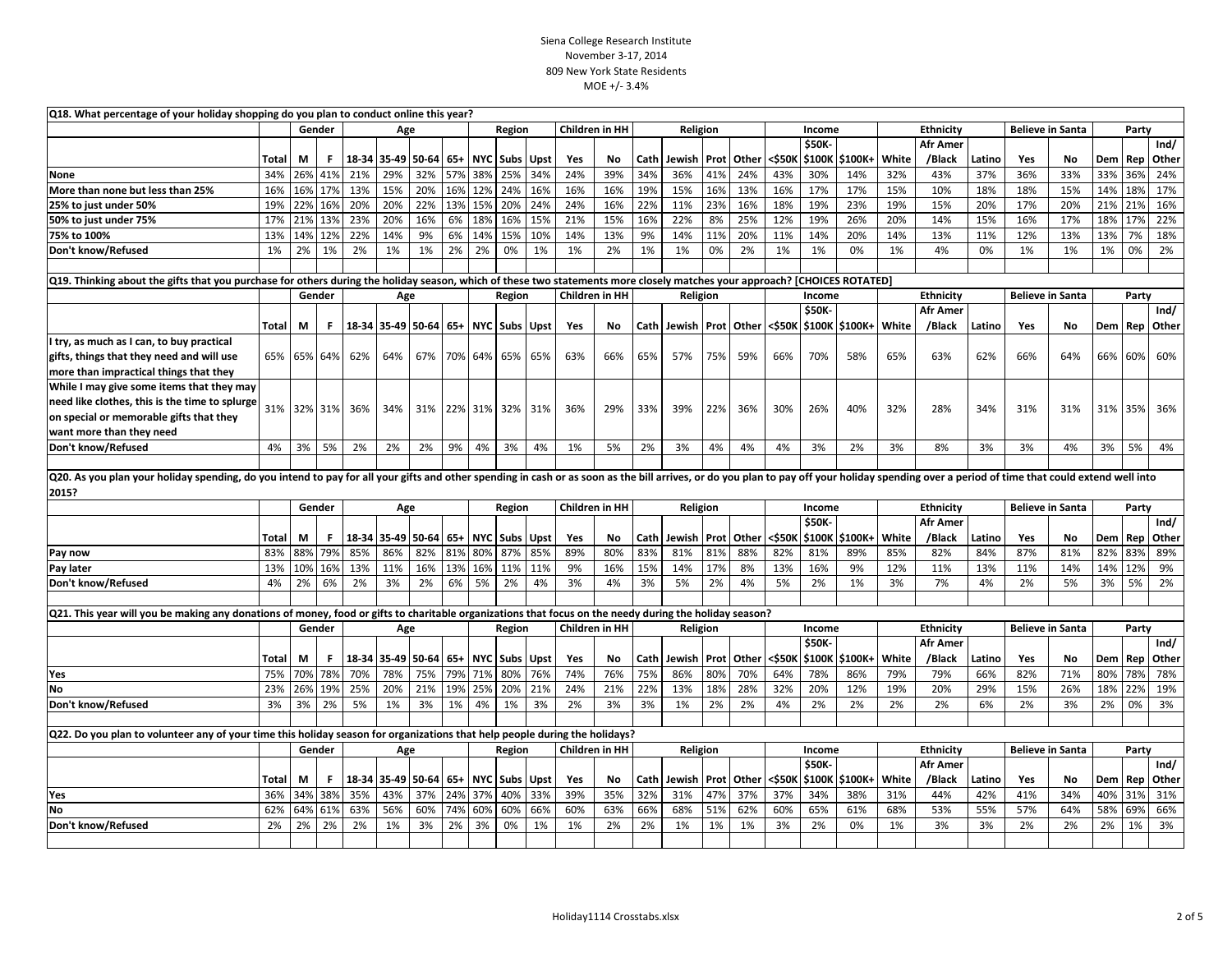| Q23. Of the following, during this time of the year, which greeting is the one you yourself most often use, is it  |       |     |             |     |                       |     |         |                                 |                      |      |     |                       |        |             |             |       |        |              |                     |       |                  |        |                         |                         |     |       |       |
|--------------------------------------------------------------------------------------------------------------------|-------|-----|-------------|-----|-----------------------|-----|---------|---------------------------------|----------------------|------|-----|-----------------------|--------|-------------|-------------|-------|--------|--------------|---------------------|-------|------------------|--------|-------------------------|-------------------------|-----|-------|-------|
|                                                                                                                    |       |     | Gender      | Age |                       |     |         |                                 | Region               |      |     | <b>Children in HH</b> |        | Religion    |             |       |        | Income       |                     |       | Ethnicity        |        | <b>Believe in Santa</b> | Party                   |     |       |       |
|                                                                                                                    |       |     |             |     |                       |     |         |                                 |                      |      |     |                       |        |             |             |       |        | \$50K        |                     |       | <b>Afr Amer</b>  |        |                         |                         |     |       | Ind/  |
|                                                                                                                    | Total | М   | F           |     | 18-34 35-49 50-64     |     | $65+$   |                                 | <b>NYC</b> Subs Upst |      | Yes | No                    | Cath   | Jewish Prot |             | Other | <\$50K |              | \$100K \$100K+      | White | /Black           | Latino | Yes                     | No                      | Dem | Rep   | Other |
| <b>Merry Christmas</b>                                                                                             | 51%   |     | 51% 52%     | 40% | 50%                   | 57% | 62%     | 38%                             | 57%                  | 64%  | 48% | 53%                   | 70%    | 12%         | 60%         | 35%   | 50%    | 53%          | 53%                 | 59%   | 30%              | 43%    | 62%                     | 47%                     | 44% | 65%   | 60%   |
| <b>Happy Holidays</b>                                                                                              | 38%   |     | 37% 38%     | 47% | 42%                   | 32% | 29%     | 49%                             | 37%                  | 25%  | 40% | 37%                   | 21%    | 63%         | 31%         | 54%   | 42%    | 37%          | 38%                 | 30%   | 55%              | 48%    | 29%                     | 42%                     | 46% | 25%   | 35%   |
| <b>Seasons' Greetings</b>                                                                                          | 6%    | 7%  | 5%          | 5%  | 4%                    | 7%  | 7%      | 10%                             | 2%                   | 4%   | 7%  | 5%                    | 6%     | 8%          | 8%          | 3%    | 5%     | 5%           | 4%                  | 4%    | 14%              | 7%     | 4%                      | 7%                      | 7%  | 4%    | 2%    |
| Vol: Other                                                                                                         | 1%    | 1%  | 0%          | 1%  | 0%                    | 1%  | 0%      | 1%                              | 0%                   | 1%   | 1%  | 1%                    | 1%     | 4%          | 0%          | 0%    | 2%     | 0%           | 0%                  | 1%    | 0%               | 0%     | 2%                      | 0%                      | 1%  | 1%    | 0%    |
| Don't know/Refused                                                                                                 | 4%    | 4%  | 4%          | 6%  | 4%                    | 3%  | 2%      | 3%                              | 4%                   | 6%   | 5%  | 4%                    | 2%     | 13%         | 0%          | 7%    | 1%     | 5%           | 4%                  | 6%    | 2%               | 2%     | 4%                      | 4%                      | 2%  | 4%    | 3%    |
|                                                                                                                    |       |     |             |     |                       |     |         |                                 |                      |      |     |                       |        |             |             |       |        |              |                     |       |                  |        |                         |                         |     |       |       |
| Q24. Do you put up a Christmas Tree in your home for the holiday season?                                           |       |     |             |     |                       |     |         |                                 |                      |      |     |                       |        |             |             |       |        |              |                     |       |                  |        |                         |                         |     |       |       |
|                                                                                                                    |       |     | Gender      |     | Age                   |     |         |                                 | Region               |      |     | Children in HH        |        | Religion    |             |       |        | Income       |                     |       | <b>Ethnicity</b> |        | <b>Believe in Santa</b> |                         |     | Party |       |
|                                                                                                                    |       |     |             |     |                       |     |         |                                 |                      |      |     |                       |        |             |             |       |        | \$50K        |                     |       | <b>Afr Amer</b>  |        |                         |                         |     |       | Ind/  |
|                                                                                                                    | Total | М   | F           |     | 18-34 35-49 50-64 65+ |     |         |                                 | NYC Subs Upst        |      | Yes | No                    | Cath   | Jewish Prot |             | Other | <\$50K |              | \$100K \$100K+      | White | /Black           | Latino | Yes                     | No                      | Dem | Rep   | Other |
| Yes                                                                                                                | 70%   | 69% | 70%         | 68% | 72%                   | 75% | 68%     | 55%                             | 78%                  | 82%  | 79% | 65%                   | 89%    | 9%          | 77%         | 63%   | 69%    | 72%          | 71%                 | 75%   | 59%              | 73%    | 83%                     | 64%                     | 66% | 85%   | 73%   |
| <b>No</b>                                                                                                          | 30%   | 30% | 30%         | 32% | 27%                   | 25% | 31%     | 44%                             | 22%                  | 17%  | 21% | 35%                   | 11%    | 90%         | 22%         | 37%   | 31%    | 28%          | 29%                 | 24%   | 41%              | 27%    | 17%                     | 35%                     | 33% | 15%   | 26%   |
| Refused                                                                                                            | 0%    | 1%  | 0%          | 0%  | 1%                    | 0%  | 1%      | 0%                              | 1%                   | 1%   | 1%  | 0%                    | 1%     | 1%          | 0%          | 0%    | 0%     | 0%           | 0%                  | 1%    | 0%               | 1%     | 0%                      | 1%                      | 0%  | 0%    | 0%    |
|                                                                                                                    |       |     |             |     |                       |     |         |                                 |                      |      |     |                       |        |             |             |       |        |              |                     |       |                  |        |                         |                         |     |       |       |
| Q25. (If put up Christmas Tree) Do you have a real tree or an artificial tree in your home?                        |       |     |             |     |                       |     |         |                                 |                      |      |     |                       |        |             |             |       |        |              |                     |       |                  |        |                         |                         |     |       |       |
|                                                                                                                    |       |     | Gender      |     | Age                   |     |         |                                 | Region               |      |     | <b>Children in HH</b> |        | Religion    |             |       |        | Income       |                     |       | <b>Ethnicity</b> |        | <b>Believe in Santa</b> |                         |     | Party |       |
|                                                                                                                    |       |     |             |     |                       |     |         |                                 |                      |      |     |                       |        |             |             |       |        | \$50K-       |                     |       | <b>Afr Amer</b>  |        |                         |                         |     |       | Ind/  |
|                                                                                                                    | Total | М   | F           |     | 18-34 35-49 50-64 65+ |     |         | <b>NYC</b>                      | <b>Subs</b>          | Upst | Yes | No.                   | Cath   | Jewish      | Prot        | Other | <\$50K | \$100K       | \$100K+             | White | /Black           | Latino | Yes                     | No                      | Dem | Rep   | Other |
| <b>Real tree</b>                                                                                                   | 38%   | 38% | 39%         | 33% | 44%                   | 45% | 27%     | 44%                             | 33%                  | 37%  | 40% | 37%                   | 38%    | 79%         | 41%         | 36%   | 34%    | 39%          | 50%                 | 42%   | 31%              | 34%    | 35%                     | 41%                     | 46% | 33%   | 35%   |
| <b>Artificial tree</b>                                                                                             | 61%   | 60% | 61%         | 65% | 56%                   | 53% | 72%     | 55%                             | 67%                  | 62%  | 59% | 62%                   | 62%    | 21%         | 59%         | 61%   | 65%    | 61%          | 49%                 | 58%   | 65%              | 66%    | 64%                     | 59%                     | 52% | 67%   | 65%   |
| <b>Refused</b>                                                                                                     | 1%    | 1%  | 1%          | 1%  | 0%                    | 2%  | 1%      | 1%                              | 0%                   | 1%   | 1%  | 1%                    | 0%     | 0%          | 0%          | 3%    | 1%     | 0%           | 1%                  | 0%    | 4%               | 0%     | 2%                      | 1%                      | 1%  | 0%    | 0%    |
|                                                                                                                    |       |     |             |     |                       |     |         |                                 |                      |      |     |                       |        |             |             |       |        |              |                     |       |                  |        |                         |                         |     |       |       |
| Q26. Would you say you believe in Santa Claus or not?                                                              |       |     |             |     |                       |     |         |                                 |                      |      |     |                       |        |             |             |       |        |              |                     |       |                  |        |                         |                         |     |       |       |
|                                                                                                                    |       |     | Gender      |     | Age                   |     |         | <b>Children in HH</b><br>Region |                      |      |     |                       |        | Religion    |             |       |        | Income       |                     |       | <b>Ethnicity</b> |        | <b>Believe in Santa</b> |                         |     | Party |       |
|                                                                                                                    |       |     |             |     |                       |     |         |                                 |                      |      |     |                       |        |             |             |       |        | <b>\$50K</b> |                     |       | <b>Afr Amer</b>  |        |                         |                         |     |       | Ind/  |
|                                                                                                                    | Total | M   | F.          |     | 18-34 35-49 50-64 65+ |     |         |                                 | NYC Subs Upst        |      | Yes | No.                   | Cath   | Jewish Prot |             | Other | <\$50K | \$100K       | \$100K+             | White | /Black           | Latino | Yes                     | No                      | Dem | Rep   | Other |
| <b>Believe</b>                                                                                                     | 30%   | 30% | 30%         | 20% | 33%                   | 36% | 35%     | 23%                             | 39%                  | 33%  | 31% | 30%                   | 39%    | 8%          | 29%         | 27%   | 27%    | 39%          | 30%                 | 33%   | 24%              | 26%    | 100%                    | 0%                      | 25% | 37%   | 36%   |
| Do not believe                                                                                                     | 68%   | 68% | 69%         | 79% | 65%                   | 64% | 62%     | 75%                             | 60%                  | 66%  | 69% | 68%                   | 60%    | 92%         | 69%         | 71%   | 72%    | 60%          | 69%                 | 65%   | 76%              | 74%    | 0%                      | 100%                    | 74% | 61%   | 63%   |
| Don't know/Refused                                                                                                 | 1%    | 3%  | 0%          | 1%  | 2%                    | 0%  | 3%      | 2%                              | 1%                   | 1%   | 1%  | 2%                    | 1%     | 0%          | 2%          | 2%    | 1%     | 1%           | 1%                  | 2%    | 0%               | 0%     | 0%                      | 0%                      | 2%  | 2%    | 1%    |
|                                                                                                                    |       |     |             |     |                       |     |         |                                 |                      |      |     |                       |        |             |             |       |        |              |                     |       |                  |        |                         |                         |     |       |       |
| Q27. As you think about winter, which of the following two statements is closer to your opinion: [CHOICES ROTATED] |       |     |             |     |                       |     |         |                                 |                      |      |     |                       |        |             |             |       |        |              |                     |       |                  |        |                         |                         |     |       |       |
|                                                                                                                    |       |     | Gender      |     | Age                   |     |         |                                 | Region               |      |     | Children in HH        |        | Religion    |             |       |        | Income       |                     |       | <b>Ethnicity</b> |        |                         | <b>Believe in Santa</b> |     | Party |       |
|                                                                                                                    |       |     |             |     |                       |     |         |                                 |                      |      |     |                       |        |             |             |       |        | \$50K        |                     |       | <b>Afr Amer</b>  |        |                         |                         |     |       | Ind/  |
|                                                                                                                    | Total | М   | F.          |     | 18-34 35-49 50-64 65+ |     |         |                                 | NYC   Subs   Upst    |      | Yes | No                    | Cath I | Jewish      | <b>Prot</b> | Other | <\$50K |              | <b>S100K S100K+</b> | White | /Black           | Latino | Yes                     | No                      | Dem | Rep   | Other |
| I dread it. The holidays may be enjoyable,                                                                         |       |     |             |     |                       |     |         |                                 |                      |      |     |                       |        |             |             |       |        |              |                     |       |                  |        |                         |                         |     |       |       |
| but I can't stand the darkness, the cold and 36% 30% 42%                                                           |       |     |             | 37% | 33%                   |     | 35% 42% |                                 | 36% 32%              | 39%  | 28% | 40%                   | 37%    | 31%         | 32%         | 38%   | 41%    | 37%          | 26%                 | 35%   | 36%              | 34%    | 32%                     | 38%                     | 31% | 34%   | 30%   |
| the ice and snow take a toll on me.                                                                                |       |     |             |     |                       |     |         |                                 |                      |      |     |                       |        |             |             |       |        |              |                     |       |                  |        |                         |                         |     |       |       |
| It may be cold but it is a special time of                                                                         |       |     |             |     |                       |     |         |                                 |                      |      |     |                       |        |             |             |       |        |              |                     |       |                  |        |                         |                         |     |       |       |
| year. I look forward to winter sports,                                                                             |       |     |             |     |                       |     |         |                                 |                      |      |     |                       |        |             |             |       |        |              |                     |       |                  |        |                         |                         |     |       |       |
| sitting by a fire, catching up on reading,                                                                         |       |     | 60% 66% 54% | 59% | 64%                   |     |         |                                 | 62% 54% 59% 63%      | 58%  | 67% | 56%                   | 60%    | 62%         | 65%         | 57%   | 57%    | 59%          | 70%                 | 61%   | 58%              | 64%    | 62%                     | 58%                     | 65% | 64%   | 65%   |
| putting on my winter clothes and all the                                                                           |       |     |             |     |                       |     |         |                                 |                      |      |     |                       |        |             |             |       |        |              |                     |       |                  |        |                         |                         |     |       |       |
| holidays and events the season provides.                                                                           |       |     |             |     |                       |     |         |                                 |                      |      |     |                       |        |             |             |       |        |              |                     |       |                  |        |                         |                         |     |       |       |
| Don't know/Refused                                                                                                 | 4%    | 3%  | 5%          | 4%  | 3%                    | 3%  | 4%      | 5%                              | 4%                   | 3%   | 4%  | 4%                    | 3%     | 8%          | 3%          | 5%    | 2%     | 4%           | 3%                  | 4%    | 6%               | 2%     | 5%                      | 3%                      | 3%  | 2%    | 5%    |
|                                                                                                                    |       |     |             |     |                       |     |         |                                 |                      |      |     |                       |        |             |             |       |        |              |                     |       |                  |        |                         |                         |     |       |       |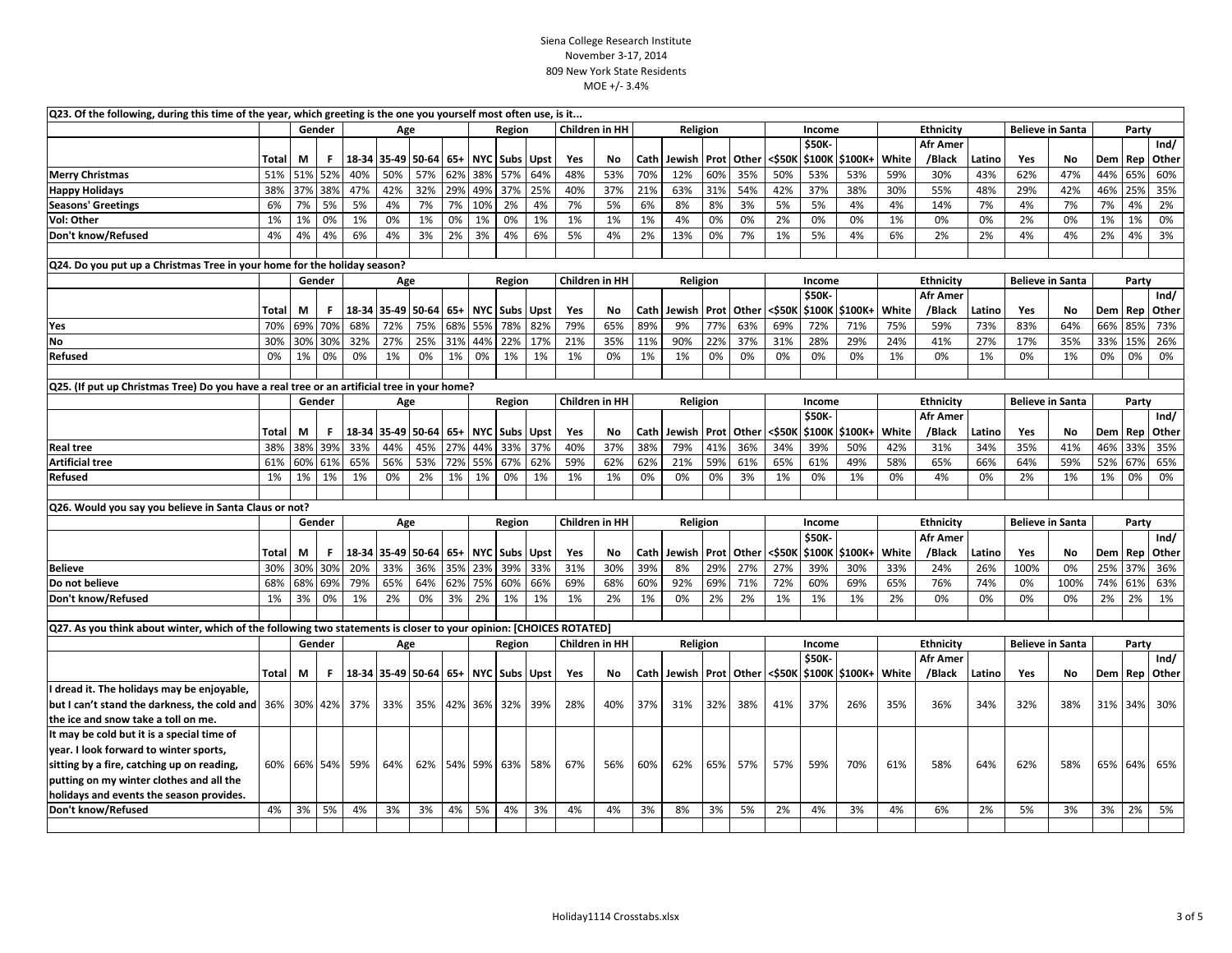| Q28. And as winter approaches, do you think in New York this year, we will have more than the average amount of snow, right about the average or that this year we will have less than the average amount of snow? |              |    |             |                 |                                                 |                         |    |             |        |         |     |                |          |          |     |        |               |               |                                                                   |           |                 |                         |                         |           |         |      |                   |
|--------------------------------------------------------------------------------------------------------------------------------------------------------------------------------------------------------------------|--------------|----|-------------|-----------------|-------------------------------------------------|-------------------------|----|-------------|--------|---------|-----|----------------|----------|----------|-----|--------|---------------|---------------|-------------------------------------------------------------------|-----------|-----------------|-------------------------|-------------------------|-----------|---------|------|-------------------|
|                                                                                                                                                                                                                    |              |    | Gender      | Age             |                                                 |                         |    |             | Region |         |     | Children in HH |          | Religion |     |        |               | Income        |                                                                   | Ethnicity |                 |                         | <b>Believe in Santa</b> |           | Party   |      |                   |
|                                                                                                                                                                                                                    |              |    |             |                 |                                                 |                         |    |             |        |         |     |                |          |          |     |        | <b>\$50K-</b> |               | <b>Afr Amer</b>                                                   |           |                 |                         |                         |           |         | Ind/ |                   |
|                                                                                                                                                                                                                    | <b>Total</b> | M  |             |                 | 18-34   35-49   50-64   65+   NYC   Subs   Upst |                         |    |             |        |         | Yes | No             |          |          |     |        |               |               | Cath   Jewish   Prot   Other   <\$50K   \$100K   \$100K +   White |           | /Black          | Latino                  | Yes                     | <b>No</b> |         |      | Dem   Rep   Other |
| More than average                                                                                                                                                                                                  |              |    |             | 39% 42% 37% 51% |                                                 | 36% 37% 34% 37% 47% 37% |    |             |        |         | 42% | 38%            | 39%      | 32%      | 44% | 39%    | 42%           | 40%           | 36%                                                               | 37%       | 33%             | 53%                     | 37%                     | 40%       |         |      | 37% 43% 35%       |
| Right about average                                                                                                                                                                                                |              |    | 37% 39% 36% | 29%             | 43%                                             | 41% 38% 34%             |    |             |        | 31% 45% | 39% | 36%            | 39%      | 39%      | 34% | 38%    | 30%           | 41%           | 50%                                                               | 41%       | 30%             | 26%                     | 44%                     | 35%       | 37% 41% |      | 42%               |
| Less than average                                                                                                                                                                                                  | 16%          |    | 14% 19%     | 17%             | 16%                                             |                         |    | 17% 15% 19% |        | 19% 12% | 15% | 17%            | 18%      | 16%      | 14% | 17%    | 22%           | 15%           | 12%                                                               | 15%       | 25%             | 18%                     | 14%                     | 18%       | 19%     | 10%  | 20%               |
| Don't know/Refused                                                                                                                                                                                                 | 7%           | 5% | 9%          | 3%              | 4%                                              |                         |    | 6% 13% 10%  | 3%     | 6%      | 4%  | 9%             | 4%       | 13%      | 8%  | 6%     | 5%            | 5%            | 3%                                                                | 6%        | 12%             | 3%                      | 5%                      | 8%        | 8%      | 5%   | 4%                |
|                                                                                                                                                                                                                    |              |    |             |                 |                                                 |                         |    |             |        |         |     |                |          |          |     |        |               |               |                                                                   |           |                 |                         |                         |           |         |      |                   |
| [Q29. And thinking specifically about snow, would you describe yourself more as: [CHOICES ROTATED]                                                                                                                 |              |    |             |                 |                                                 |                         |    |             |        |         |     |                |          |          |     |        |               |               |                                                                   |           |                 |                         |                         |           |         |      |                   |
|                                                                                                                                                                                                                    |              |    | Gender      | Age             |                                                 |                         |    | Region      |        |         |     | Children in HH | Religion |          |     | Income |               |               | Ethnicity                                                         |           |                 | <b>Believe in Santa</b> |                         | Party     |         |      |                   |
|                                                                                                                                                                                                                    |              |    |             |                 |                                                 |                         |    |             |        |         |     |                |          |          |     |        |               | <b>\$50K-</b> |                                                                   |           | <b>Afr Amer</b> |                         |                         |           |         |      | Ind/              |
|                                                                                                                                                                                                                    | Total        | M  |             |                 | 18-34   35-49   50-64   65+   NYC   Subs   Upst |                         |    |             |        |         | Yes | <b>No</b>      |          |          |     |        |               |               | Cath   Jewish   Prot   Other   <\$50K   \$100K   \$100K+   White  |           | /Black          | Latino                  | Yes                     | No        |         |      | Dem   Rep   Other |
| Someone that gets excited about snow                                                                                                                                                                               |              |    |             |                 |                                                 |                         |    |             |        |         |     |                |          |          |     |        |               |               |                                                                   |           |                 |                         |                         |           |         |      |                   |
| coming and looks forward to enjoying the                                                                                                                                                                           |              |    |             | 43% 46% 40% 50% | 45%                                             | 42% 33% 41% 41% 47%     |    |             |        |         | 54% | 36%            | 41%      | 39%      | 47% | 45%    | 41%           | 42%           | 50%                                                               | 44%       | 42%             | 49%                     | 47%                     | 42%       |         |      | 47% 45% 45%       |
| related activities and its quiet beauty                                                                                                                                                                            |              |    |             |                 |                                                 |                         |    |             |        |         |     |                |          |          |     |        |               |               |                                                                   |           |                 |                         |                         |           |         |      |                   |
| Someone that figures out how to endure it,                                                                                                                                                                         |              |    |             |                 |                                                 |                         |    |             |        |         |     |                |          |          |     |        |               |               |                                                                   |           |                 |                         |                         |           |         |      |                   |
| get it cleared away and wouldn't be upset                                                                                                                                                                          |              |    |             |                 | 55% 52% 58% 48% 55% 56% 65% 56% 58% 52%         |                         |    |             |        |         | 46% | 61%            | 58%      | 61%      | 53% | 52%    | 57%           | 57%           | 49%                                                               | 55%       | 58%             | 48%                     | 51%                     | 56%       |         |      | 52% 54% 54%       |
| if we had very little of it                                                                                                                                                                                        |              |    |             |                 |                                                 |                         |    |             |        |         |     |                |          |          |     |        |               |               |                                                                   |           |                 |                         |                         |           |         |      |                   |
| Don't know/Refused                                                                                                                                                                                                 | 2%           | 2% | 2%          | 3%              | 0%                                              | 2%                      | 2% | 3%          | 1%     | 1%      | 1%  | 3%             | 1%       | 0%       | 0%  | 3%     | 2%            | 1%            | 1%                                                                | 1%        | 0%              | 3%                      | 2%                      | 2%        | 1%      | 1%   | 0%                |